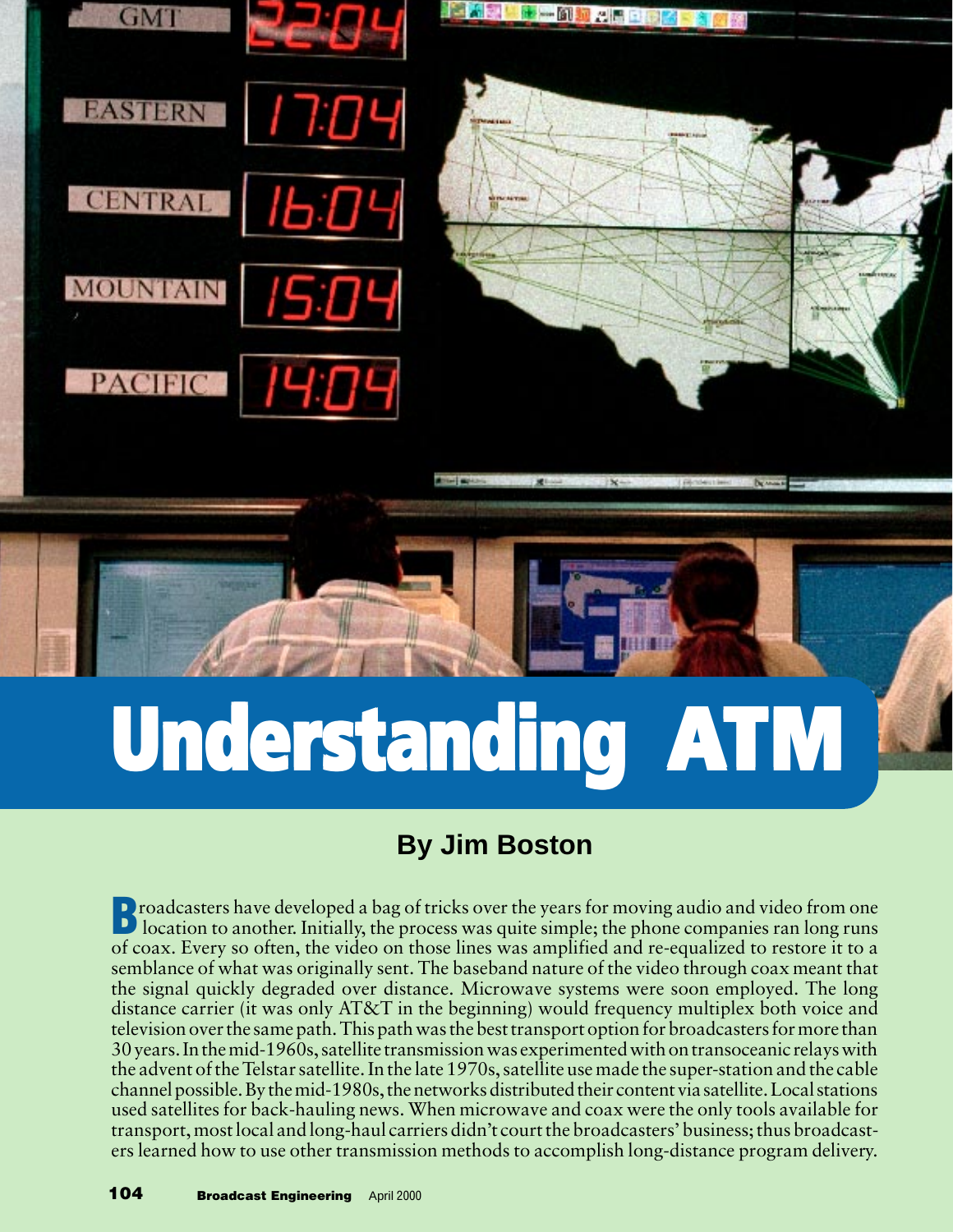

#### **Telco tools**

Although not interested in the video business through the 1980s, the telephony industry developed a large tool set to handle the emerging demand of moving data over long distances. With the large amounts of data carried by the Internet, the movement of data by the long-haul carriers is starting to rival the movement of voice. Because long-haul backbones are digital in nature, long distance voice traffic has been digital for years. This digital migration of voice traffic is making its way ever closer to the average home. Those homes and businesses

with ISDN/xDSL already have a digital tentacle of that system. Now that the television industry is realizing that video and audio streams can be thought of as just another type of data, we can start to use the same data tools offered by the telephony people.

These tools come in three types: Frame Relay, IP, and ATM (asynchronous transfer mode). We will touch on Frame Relay and IP briefly here, but ATM is the main subject. These protocols use virtual paths, meaning a connectionless path. Instead of a physically switched and dedicated path between two locations, the data from one location is merged with other traffic headed the same direction via time multiplexing. Another common point of confusion is that IP (Internet Protocol) packets can be inserted as the data payload in ATM cells. Packets and cells are different names for specified chunks of data sent at a time. IP and Frame Relay call these chunks frames, whereas ATM calls them cells. These protocols emerged because long distance data traffic evolved from being mainly text-based to being graphicsbased. Data traffic can come in bursts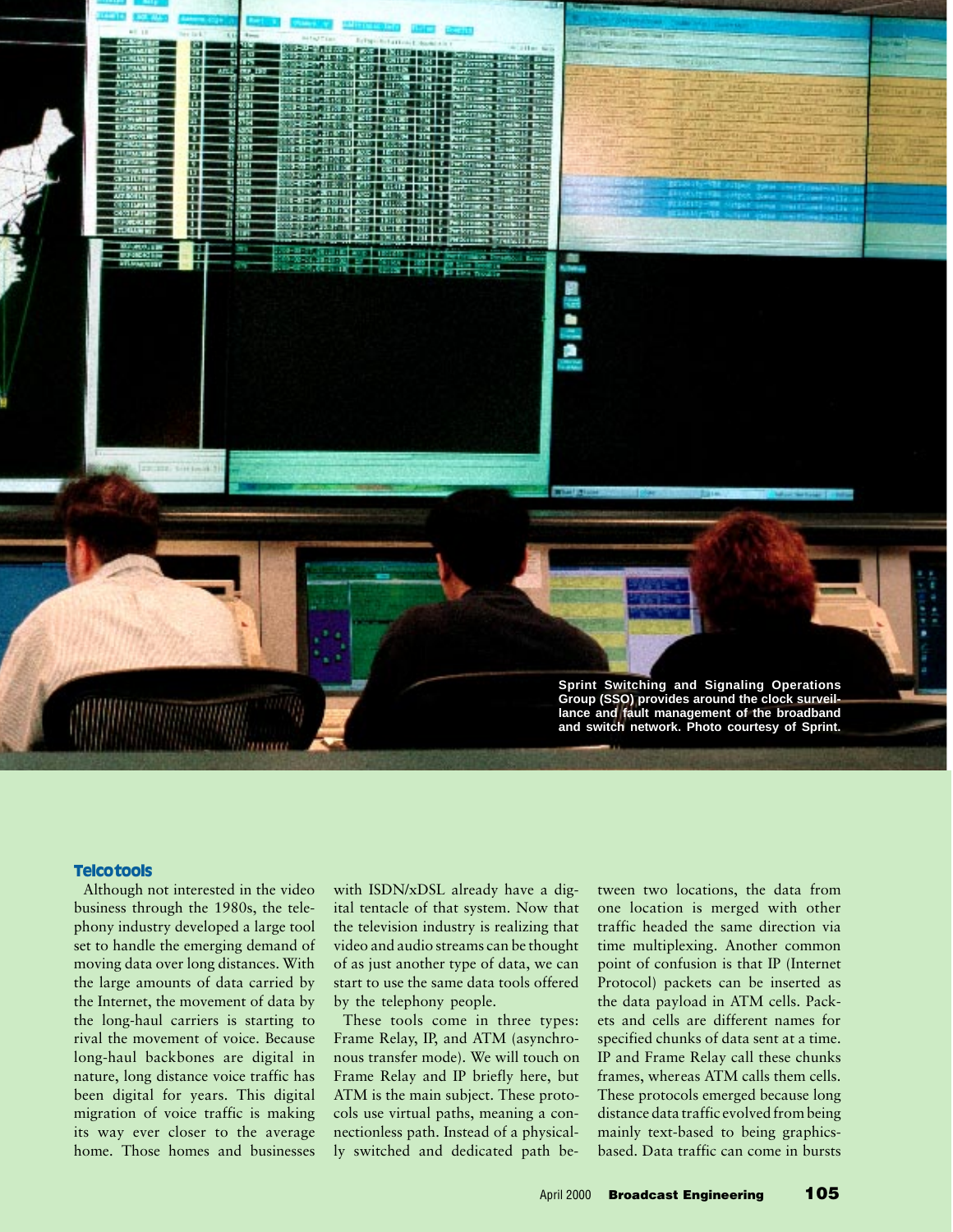## **Understanding Understanding ATM**

and many data users require some guarantee that the data will arrive at its destination in a timely manner. Some earlier protocols existed, namely X.25, which was developed when paths were still largely analog. Because of this, X.25 had error correction capabilities not needed with digital paths. X.25 was an asynchronous system, whereas the newer protocols for the digital networks are synchronous. Additionally, an error-correction scheme known as TCP (Transport Control Protocol) was developed which wrapped the user's data, which could then be wrapped a second time in IP.

Frame Relay uses paths called Permanent Virtual Circuits (PVC) to connect end users. Many other data sessions share different links of the path, but the data carrier provisions sets up the virtual paths to be there all the time, whether the user has data to send or not. If no data was sent, the time slots (or more exactly packets) devoted to that data customer would be empty. This simplified the Switched Virtual Circuit (SVC) used with X.25. A SVC can be thought of as a phone call for data. The virtual path is set up only when data needs to be sent. One trade-off is that some time is spent setting up the call. The advantage of Frame Relay is that its frame lengths are long, generally 128 octets (1 octet = 8 bits) and up. This means that for lower bit rate paths there is less overhead. The tradeoff is that data requiring fast access to the network has to wait longer for its turn. ATM has shorter cell lengths in part to solve this.

IP is much cheaper to implement than ATM. But it is good for carrying time-sensitive material only in uncongested networks. IP traffic outside the carrier's SONET backbone is routed via routers, which are cheaper than switches. Routers are generally software-driven devices, making the prop-



**Illuminet's Network Surveillance Control Center, Overland Park, KS. Control centers such as this monitor a network of public-switched telecommunications infrastructure, helping to ensure an even spread of traffic and the highest access speeds available. Photo courtesy Illuminet.**

agation delay through them longer than the hardware-oriented switches used for ATM. IP doesn't generally have any Quality of Service (QoS) guarantees which are available with ATM (although some IP router manufacturers are implementing them, but they increase the overhead). QoS has various levels, as we will see. These levels provide assurances of bit rates, propagation delay through the ATM cloud, and the amount of allowable jitter. ATM is good for moving video through congested networks where QoS levels along the path need to be tunneled out. Most of us now are aware that TCP (transport layer in the OSI stack) usually rides on top of IP (network layer). But often User Datagram Protocol (UDP) is used in place of TCP, as it requires no re-send of cells that are lost (something that TCP requires). The re-sending of lost cells and the wait to assemble the re-sent cells in the proper order greatly hampers the high bit rate/real-time nature of television bitstreams.

#### **The telephony backbone**

What actually comprises an ATM cloud? To use the ATM service of a backbone carrier, you need to gain access to the carrier. The access usually consists of using the Incumbent Local Exchange Carrier (ILEC), normally the local Baby Bell or a Competitive Local Exchange Carrier (CLEC) to provide connectivity from your facility to the ATM carriers Point of Presence (POP). Once your data is at the POP the ATM carrier charges a port charge. This is a subscription into the ATM cloud. One interesting thing about ATM tariffs is that you only pay for the amount of data inserted into the cloud, and not how far that data has to travel.

The access leg from your facility to the POP is often DS-3 (DS = Digital Service). DS-3 (often referred to as a M13 frame from a M13 multiplexer) when used for voice traffic, consists of seven DS-2 signals. Each DS-2 consists of four DS-1 (or T1 — which can carry 24 voice channels) signals. Hence a M13 multiplexer takes 28 DS-1s (the "1" part of M13) and muxes them into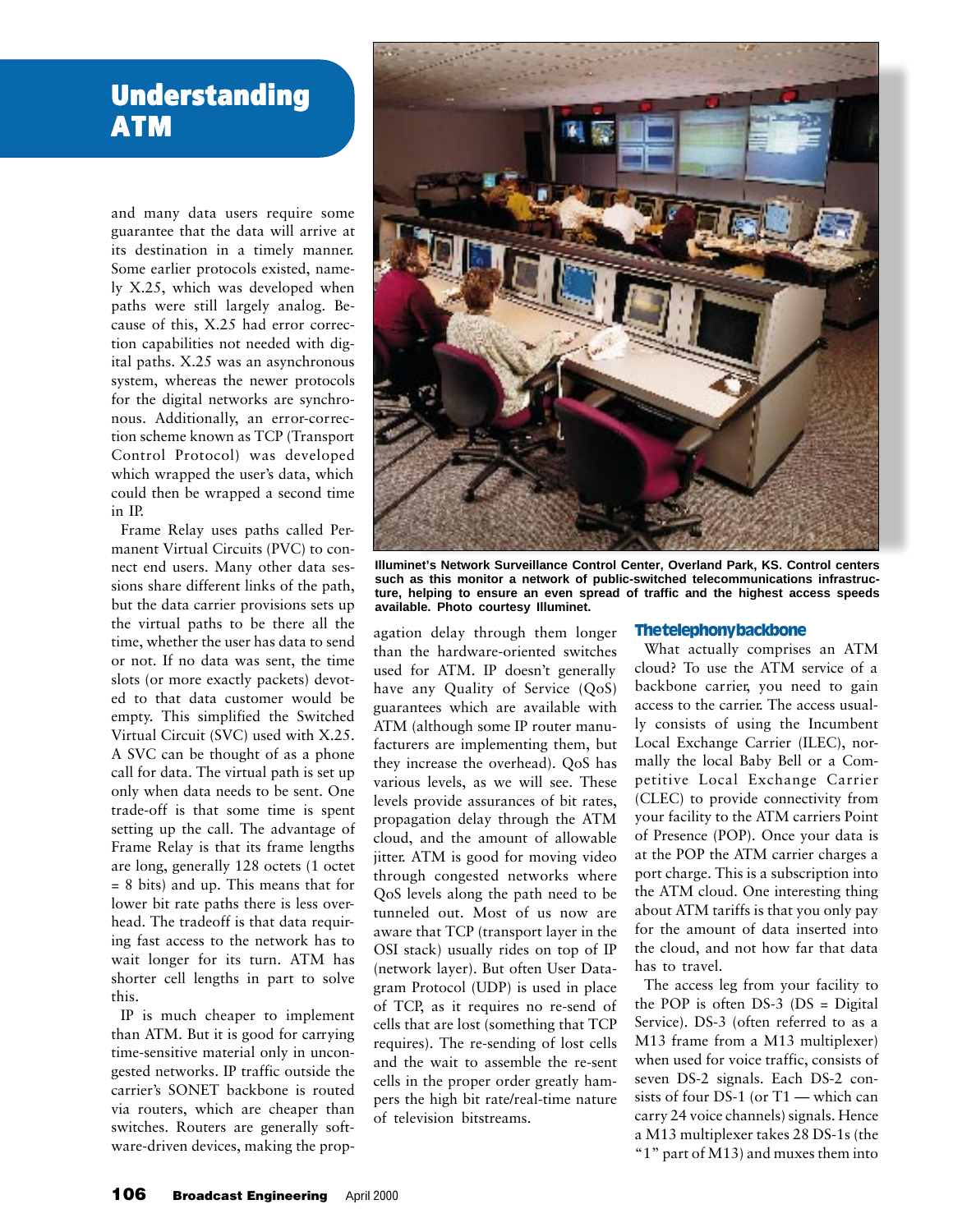one DS-3 (the "3 "part of M13). When DS-3 is to be used to transport ATM, the ATM data is encapsulated into a Physical Layer Convergence Protocol (PLCP) frame. The PLCP frame has twelve 53-byte ATM cells plus framing, and parity information. PLCP allows for 40.7Mb/s of ATM cell data to be mapped into the 44.21Mb/s DS-3 payload rate. DS-3 is what usually arrives at the POP. At the POP the DS-3 is mapped onto a synchronous optical network (SONET) ring. A SO-NET ring's capacity is measured in Optical Carrier (OC) rates. An OC-1 ring can carry a DS-3 data stream. Our PLCP frame is mapped into an STS-1 (Synchronous Transport Signal) frame. An STS-1 frame consists of data arranged in 90 columns with nine rows. This represents 810 octets of data. But the first three octets of each row, or 27 octets, are used for overhead. 8000 of these frames are sent per second, therefore each frame is 125 microseconds long. The 27 octets of overhead are

one frame may reside in a different location in the next frame. This is due to bit stuffing. As an example, PDH would be required if DS-1 channels from far-flung locations were being multiplexed into a DS-3 stream. The propagation time from the various DS-1 sources to the DS-3 multiplexer could vary as the weather changes, or other things slightly change along the path (sun rises and warms lines causing them to expand, lengthening the route). If the signal was taking a little longer than before to arrive, an extra bit would be added to make up for the delay. Therefore the size of the frame would vary. The converse would be true as the sun set, or went behind a cloud. DS-1 was always considered synchronous by telephone engineers because a particular bit for a particular channel is always found in the same place of a DS-1 frame. Telephone engineers have moved away from PDH and it's bit stuffing approach towards the use of pointers.

streams, or 84 DS-1 streams, or 2016 DS-0 (voice) streams. A concatenated mapping where all the bandwidth is given to a single user (no digital hierarchy at all) is possible, such as to ATM users (a lower case c indicates a concatenated frame, ex. STS-1c).

OC-12 carries 12 DS-3 streams (622Mb/s), OC-48 carries an STM-16 bit stream, which handles 48 DS-3 streams. OC-192 is currently the highest bitrate. OC-192 can carry 192 DS-3 streams.

#### SONET rings

On a SONET ring, you often find different kinds of traffic. Some carriers have voice, IP, and ATM traffic all traveling over the same ring. Although the different traffic can be thought of as separate virtual networks, they all travel over the same physical fiber ring in STS frames. The carrier provisions the ring so that part of the bandwidth (time) is devoted to each segment on the ring. In addition, some



**Figure 1. There are a variety of paths through the ATM cloud, but typically data will enter through an encoder, pass through some routers, through a POP and onto a SONET ring. It will then traverse one or more rings, be dropped into the POP nearest the destination and be routed on to its final destination.**

used to point to where valid data starts in the frame, as the start of data does not always match the start of the STS frame (we will see why shortly). Also, control traffic and message traffic can be sent over the path using these overhead octets. The 783-byte payload can be used to carry ATM, or other types of traffic.

Originally DS-2 and above used Plesiochronous Digital Hierarchy (PDH). This means nearly synchronous, with multiple levels of multiplexing (DS-0 into DS-1, into DS-3). These are considered nearly synchronous because specific bits of information found in This pointer is placed in the header of a frame, and it tells the receiver how far into the frame the data starts. Because of this, Synchronous Digital Hierarchy (SDH) is now used at all levels in new installations. Almost all SDH signals travel over fiber, except when undergoing switching (but that is starting to change).

One DS-3 bitstream is inserted into an STS-1 frame, which in turn is inserted into an OC-1 (Optical Carrier) stream. An OC-1 stream is 51.840Mb/s with about 8Mb/s overhead on top of the 44.21 DS-3 stream. OC-3 (155Mb/s) carries 3 DS-3 of the bandwidth will be devoted to express paths on the ring. If two nodes on opposite sides of a ring had a lot of traffic between them, a nonstop path between them would be setup. SO-NET works on a drop and add system. At each node, time slots that are programmed to be dropped from the SONET ring for local distribution are de-multiplexed out of the ring, and new traffic destined for long distance delivery is added. But at most nodes, some of the traffic does not undergo the drop-and-add process as it is intended for nodes farther along the ring. This is sort of a local and express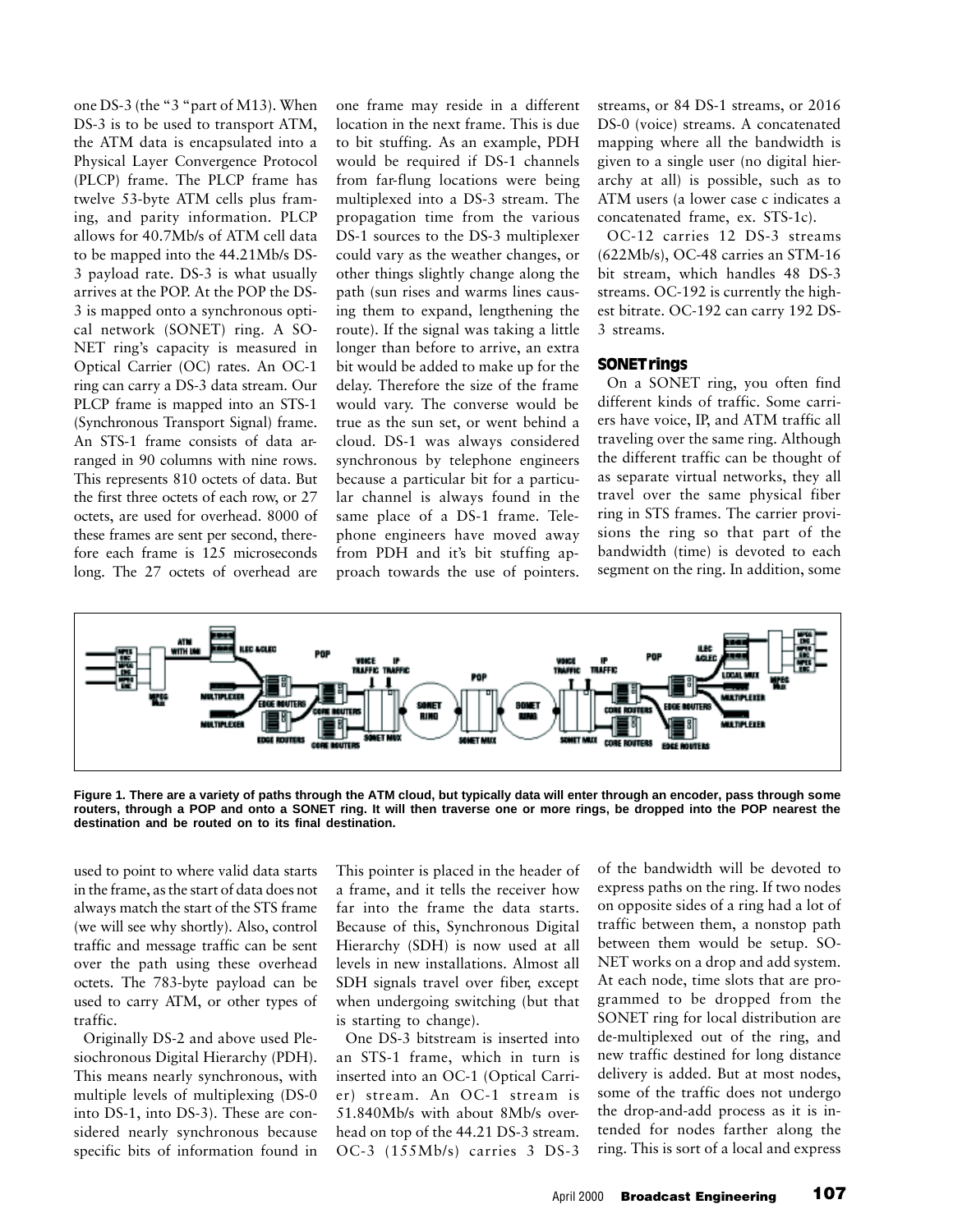## **Understanding Understanding ATM**

train analogy. Some traffic only has to ride the ring for a couple of stops, while some have a long way to travel on the ring and it is inefficient to stop at each node.

Most traffic is destined for places not on the closest ring. The traffic must be handed off from ring to ring to complete its journey. Places where the rings are tangent to one another usually have a super POP. At these super POPs, traffic needing to transfer to a different ring is riding in a STS frame that is dropped off the ring. It is demultiplexed and routed if it is IP, or switched if it is ATM to a multiplexer that puts it back into a STS frame. It is then placed on the new ring. If the

traffic is destined to ride additional rings, it probably will be placed into an express STS frame that will not undergo the add/drop process until it reaches the super POP tangent to the next ring to transfer to.

To reach its destination, most traffic will need to

travel over multiple backbones owned by different entities. This means that the data must be handed off from one company's backbone to another. This is done at Network Access Points (NAP). NAPs are usually hosted by a telecom provider. Some handle all types of traffic, some just IP traffic. There are major NAPs in New York, Chicago, San Francisco, and Washington D.C. Although hosted by one backbone provider, many other companies can subscribe to a Service Interface (SI) at a particular NAP. The Chicago NAP, which is based on ATM and hosted by Ameritech, has 100 SI connections. These connections are to other telecom companies, Internet Service Providers (ISPs), universities, and government agencies. These entities hand off traffic to each other at these NAPs. Backbone providers and ISPs that exchange large amounts of

traffic with one another often setup peering arrangements by running a path between one provider's backbone and another's backbone. NAPs and peering is what allows end-users using different access and backbone providers to communicate with one another.

When all the needed rings have been negotiated, the data is dropped at the closest POP to the destination. It then undergoes local switching/routing to arrive at the destination (See Figure 1).

#### AAL

ATM is intended to be used by different types of traffic, each with it's own set of requirements. Voice and video tend to produce constant bit rates, although video is usually at a much higher rate than audio. Data traffic is often bursty in nature. This means that although all bits are stuffed into ATM cells, these cells must be han-

### The movement of data by the long haul carriers is starting to rival the movement of voice.

dled differently to satisfy the application. The OSI data-link layer is where the software code is specialized to handle the specific application. The data-link layer is what controls the hardware layer. The data (or video or voice) is put into ATM cells in the data-link layer, which is actually split in half. The lower half, known as the segmentation and re-assembly sublayer, is where ATM cell generation takes place. The upper half, which is known as the convergence sub-layer breaks large blocks of data handed to it from the network layer above it into smaller (often 64kB) blocks and adds error detection and data recovery overhead. Some ATM is implemented without the upper intermediate step, instead relying on upper layer protocols (such as TCP) to handle error recovery. This process at the data-link layer is known as the ATM Adaptation

Layer (AAL).

AAL is broken out into five types. AAL-1 specifies Constant Bit Rates (CBR) for real-time traffic. This is often used for voice traffic and WAN applications. AAL-2 specifies Variable Bit Rates (VBR) for real time traffic. AAL-3 is VBR but intended for non-real-time data traffic. AAL-1 through AAL-3 are connection orientated. This is data transmission with a pre-arranged connection. AAL-4 is the same as AAL-3 except it is a connectionless transmission. AAL-4 is used for LAN Emulation (LANE). LANE is when ATM is used to connect remote LANs so that they appear as one contiguous LAN. AAL-5 does not use the convergence data-link sub-layer. This is known as Simple and Efficient Adaptation Layer (SEAL). SEAL has the advantage of using all 48 bytes in the payload section of the ATM cell. Other ATM AALs use four of those bytes for convergence sub-layer over-

> head. Like the MPEG characteristic of having higher profiles and levels able to handle lower types, AAL-5 devices facilitate all the lower AALs. AAL-5 is used for LANE also. Different AALs are used to guarantee various levels of QoS.

The tariffs for the various

levels of QoS can vary greatly. VBR-NT (variable bit rate — non-real time) can cost about two-thirds of what VBR-RT (VBR — real time) costs. The same ratio exists for VBR-RT verses CBR. Therefore, CBR pricing can be two and a half times what VBR-NT costs. PVCs and SVCs are priced differently also. PVC pricing is based on level of QoS and the amount of bandwidth requested, while SVC is based on QoS and the amount of data delivered to the destination. The two different services are usually priced so that PVC is cheaper if used more than 100 hours a month, up to that point SVC is more economical. PVCs have to be provisioned by the carrier. The user can not change QoS levels and bandwidths on their own. With an SVC, the user can change both attributes.

Although access and port charges can run a few thousand dollars a